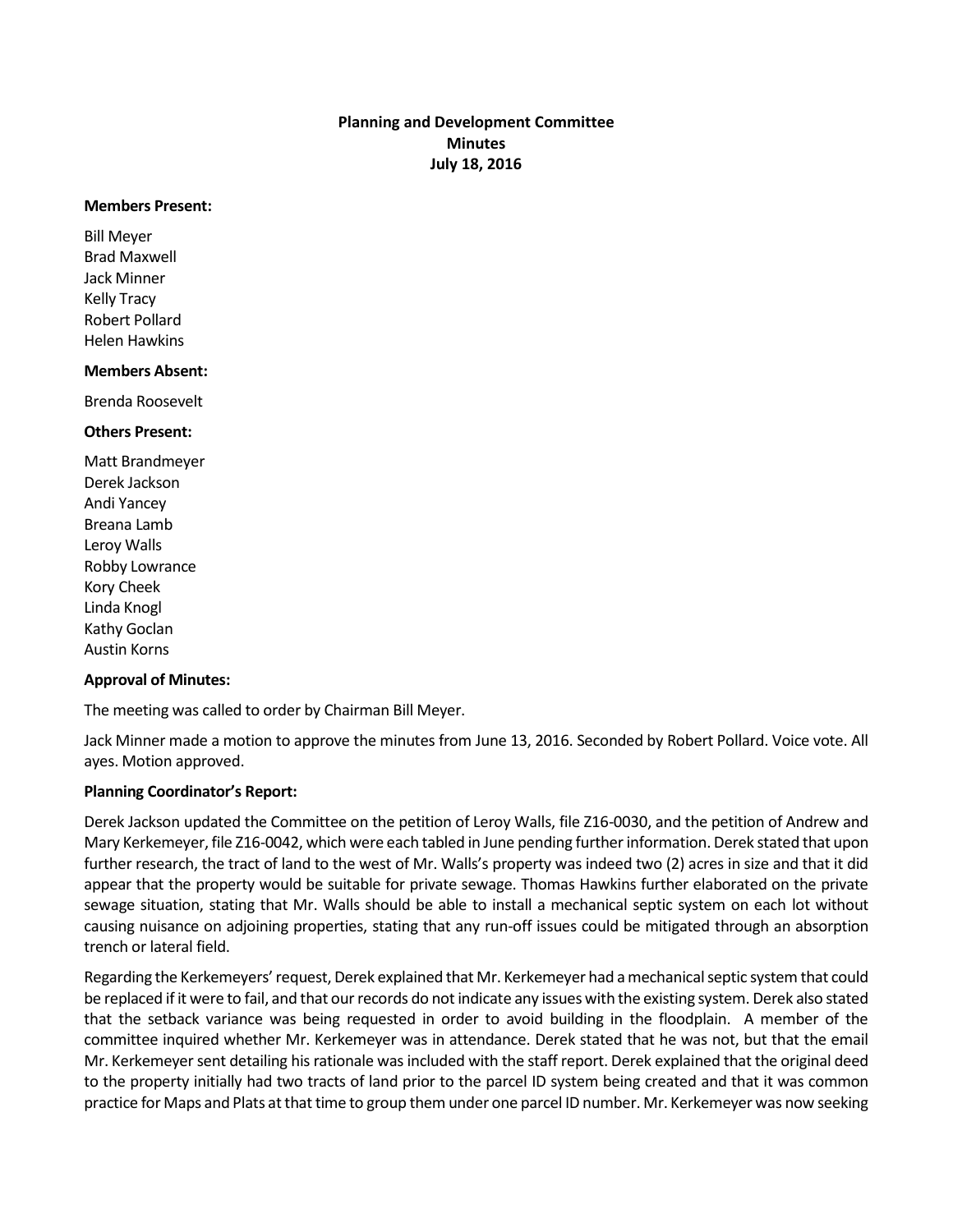to revert back to that original property layout that existed before the zoning ordinance was adopted. Derek explained that Mr. Kerkemeyer was claiming a financial hardship since he would be required to have a survey done and apply for a subdivision plat to be approved by Madison County and the Village of Bethalto if he is not allowed to use the existing legal descriptions. Brad Maxwell inquired whether Mr. Kerkemeyer was still seeking to go with the .87 acre tract, creating a self-imposed hardship. Derek stated that this was correct, and that he had hoped Mr. Kerkemeyer would come to the meeting to speak further to his proposal.

Derek moved on to present Zoning Board of Appeals Findings of Fact and Recommendations for the June 30, 2016 zoning hearings. Derek then presented Fawn Meadows, a minor subdivision plat, to the Committee. Matt Brandmeyer spoke to the mobile home renewals, stating that they were located in areas of the county with an established mobile home presence and neighborhood character, which is why they are generally approved. Derek fielded questions from the Committee pertaining to the hearing petitions and subdivision request.

## **Citizens Wishing to Address the Committee:**

Linda Knogl addressed the committee on behalf of people located in Tank Town and the Breckenridge area, voicing concerns that she has with the development of the new safety road, which took place in 2012. Ms. Knogl submitted a letter for the record, which addressed flooding and drainage issues within the area. Ms. Knogl also submitted pictures for the record, illustrating the result of the Morrison Connector Road and the two "enormous" detention ponds. Ms. Knogl stated that the road was built in 2012 and that it was "enormous" in its construction. Ms. Knogl stated that residents were not aware that the original design for the safety road had been changed in such a way that it would now come around at a 90 degree angle to hook back in to Breckenridge Road. Ms. Knogl showed a picture illustrating what happened following a rainfall event similar to that in April. Ms. Knogl stated that one of the ponds comes very close to a residential dwelling, and that Granite City had annexed the ponds. Ms. Knogl stated that they had gone to the City Council, asking that they at least mow the grasses around the pond – which they have started to do now, but the impact of the rain still exists as well as the impact on the fields. Ms. Knogl also spoke of erosion following the road construction, stating that it created the loss of the straw and caused everything to fill into the ponds. Ms. Knogl submitted a photo highlighting the differences between the Breckenridge side and the Alton SW Railroad side, asking who had been affected the most. Ms. Knogl stated that she was here because the issue of drainage had been addressed to the Committee in 2009 and that it was addressed and signed by Alan Dustan asking for help from the P&D Committee, which is involved in overseeing the planning and development of areas in the wetland, stating that the impact of that development has gone amuck and that it is certainly a blight on the residents in the area. Ms. Knogl stated that Tank Town has been an historic area for years, and that they are now at risk of flooding anytime there is a 2 or 3 inch rain. Ms. Knogl stated that Long Lake surrounds most of the sides of Tank Town and that Timberlake Subdivision spills most of their stormwater into Long Lake, which causes another issue – the draining of Long Lake. Ms. Knogl stated that the drainage of Long Lake is impeded by inadequate structures and drainage at the other end where it flows under 162 and into the line that takes it down to the wastewater. Ms. Knogl stated that she was here to say that there is a history of people and citizens coming to various committees and agencies asking for help and awareness of the problem so that we can be proactive and not reactive in the case of another crisis in the area. Ms. Knogl stated that she had a 1990 section of the Long Lake Watershed Project in which people determined all the issues that were impacting Long Lake, stating that this has gone on for years and we still have not really had any reasonable solutions to address this. Ms. Knogl stated that it is time for government agencies to take on some responsibility before they have another situation like that which occurred in December of 2015, during the historical rain event. Ms. Knogl concluded by offering the Committee her best wishes that they can do something before they have another crisis.

Helen Hawkins spoke in support of Ms. Knogl, commending her efforts in starting a citizen flood group, stating that Ms. Knogl has already done more than she could ever say about it. Ms. Hawkins stated that Ms. Knogl's letters would be sent to all government officials.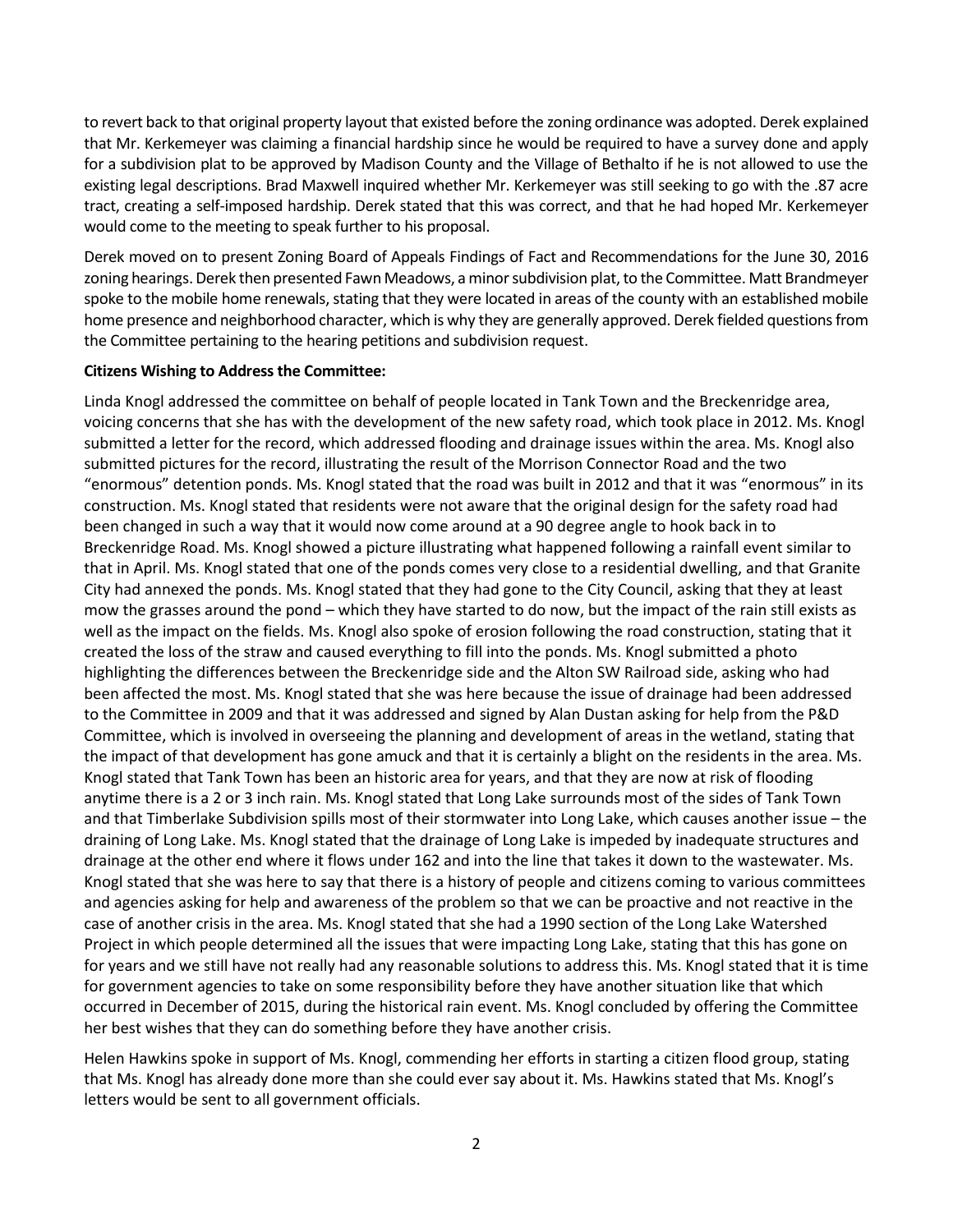Leroy Walls spoke on behalf of his petition requesting variances in order to create two tracts of land that are 1.5 acres in area and that have 145.25 feet of property width and a variance in order for the dwelling unit on each proposed lot to be 40 feet from the north and south property lines. Mr. Walls stated that if private sewage was not going to be an issue, that his proposal should not have a harmful effect on surrounding properties – that it will be an improvement to the area. Mr. Walls also spoke to the tax revenue that would be generated by the two proposed dwellings, which will be worth at least \$300K each, and the positive effect it could have for the school district.

# **Old Business:**

Matt Brandmeyer explained that the Committee would need to vote on the withdrawal of Z16-0023 again this month, as it was not on the agenda when they voted on it last month.

Jack Minner made a motion to accept Phillip Dean's withdrawal of petition Z16-0023. Seconded by Brad Maxwell. Voice vote. All ayes. Motion approved.

Kelly Tracymade a motion to approve the Resolution, Zoning Board of Appeals Findings of Fact, and Recommendation, as amended by the Planning and Development Committee to approval of the petition with conditions, for Z16-0030, the petition of Leroy Walls. Seconded by Jack Minner. Voice vote. All ayes. Motion approved.

Brad Maxwell stated that he was opposed to approving the Kerkemeyers' petition since he feels that the hardship in the request was self-imposed, explaining that the Kerkemeyers had enough land to subdivide in a manner that would comply with County standards. Kelly Tracy and Robert Pollard agreed.

Brad Maxwell made a motion to approve the Resolution, Zoning Board of Appeals Findings of Fact, and Recommendation, as amended by the Planning and Development Committee to denial of the petition, for Z16-0042, the petition of Andrew and Mary Kerkemeyer. Seconded by Jack Minner. Voice vote. All ayes. Motion approved.

# **New Business:**

Brad Maxwell made a motion to approve Resolutions, Zoning Board of Appeals Findings of Fact, and Recommendations for the June 30, 2016 Zoning Hearings. Seconded by Kelly Tracy. Voice vote. All ayes. Motion approved.

Matt Brandmeyer stated that he is requesting adoption of the I-55 Code, a text amendment to the zoning code crossreferencing the I-55 Code, and the intergovernmental agreement between us, Edwardsville, and Glen Carbon. Matt explained that the intergovernmental agreement was approved by the Government Relations Committee in December and that the ZBA had recommended approval for the I-55 Code. Matt stated that Glen Carbon had passed the same version of the code and that Edwardsville was scheduled to pass a somewhat different version on July 19, 2016 at their City Council meeting. Kelly Tracy inquired about the differences with Edwardsville's version. Matt stated that Edwardsville had added some architectural requirements to the single-family residential section, requiring a certain amount of brick on each home.

Brad Maxwell made a motion to approve Resolution, Zoning Board of Appeals' Findings of Fact, and Recommendation for Zoning File Z15-0029 and Resolution Authorizing a Text Amendment to §93.008 of the Madison County Zoning Ordinance to Cross Reference the I-55 Development Code and a Resolution Authorizing an Intergovernmental Agreement for the Implementation of the I-55 Corridor Transportation and Growth Management Plan, District Map, and Development Code. Seconded by Kelly Tracy. Voice vote. All ayes. Motion approved.

Jack Minner made a motion to approve a Resolution Authorizing the Demolition of Unsafe Buildings and Structures. Seconded by Helen Hawkins. Voice vote. All ayes. Motion approved.